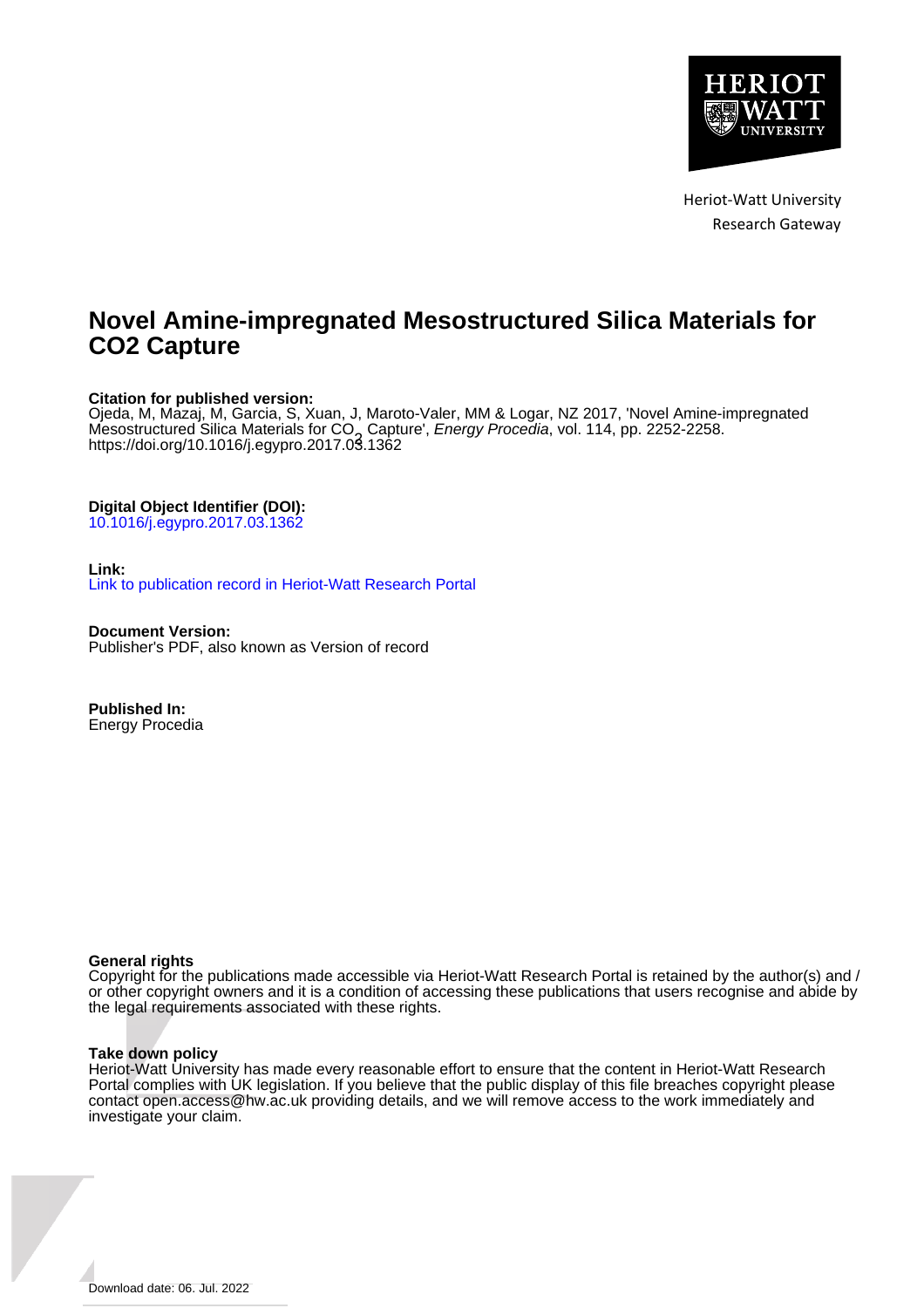



Available online at www.sciencedirect.com



Energy **Procedia** 

Energy Procedia 114 (2017) 2252 - 2258

# 13th International Conference on Greenhouse Gas Control Technologies, GHGT-13, 14-18 November 2016, Lausanne, Switzerland

# Novel amine-impregnated mesostructured silica materials for  $CO<sub>2</sub>$ capture

Manuel Ojeda<sup>a</sup>, Matjaz Mazaj<sup>b</sup>, Susana Garcia<sup>a, \*</sup>, Jin Xuan<sup>a</sup>, M. Mercedes Maroto-Valer<sup>a</sup>, Natasa Zabukovec Logar<sup>b,c</sup>

*a Centre for Innovation in Carbon Capture and Storage (CICCS), School of Engineering and Physical Sciences, Heriot-Watt University, Edinburgh EH14 4AS, United Kingdom b National Institute of Chemistry, Hajdrihova 19, 1000 Ljubljana, Slovenia c University of Nova Gorica, Vipavska 13, 5000 Nova Gorica Slovenia* 

### **Abstract**

In this work, mesostructured KIL-2 silica materials were synthesized and functionalized by impregnation with two different amino sources, polyethylenimine (PEI) and Tetraethylenepentamine (TEPA), for their application to low temperature  $CO<sub>2</sub>$ capture. Infrared spectroscopy verified that amino groups were successfully incorporated on the surface of the silica support and within its interparticle porosity.  $N_2$  sorption analysis of the synthesized silica materials showed a decrease in surface area and total pore volume as a result of the impregnation with the amine groups. The  $CO<sub>2</sub>$  capture capacity of prepared sorbents was evaluated by  $CO_2$  adsorption/desorption isotherms at 25°C and 90°C. The highest sorption capacity was achieved at 90°C for KIL-2-TEPA material (4.35 mmol/g ads), which is significantly higher than values previously reported in the literature for similar type of disordered mesopore structure materials under similar conditions.

L © 2017 The Authors. Published by Elsevier Ltd. © 2017 The Authors. Published by Elsevier Ltd. This is an open access article under the CC BY-NC-ND license Peer-review under responsibility of the organizing committee of GHGT-13. Peer-review under responsibility of the organizing committee of GHGT-13.(http://creativecommons.org/licenses/by-nc-nd/4.0/).

*Keywords:* adsorbents; KIL-2; carbon dioxide capture; wormhole silica; amine-impregnated.

\* Corresponding author. Tel.: +44-(0)-131-451-8083. *E-mail address:* S.Garcia@hw.ac.uk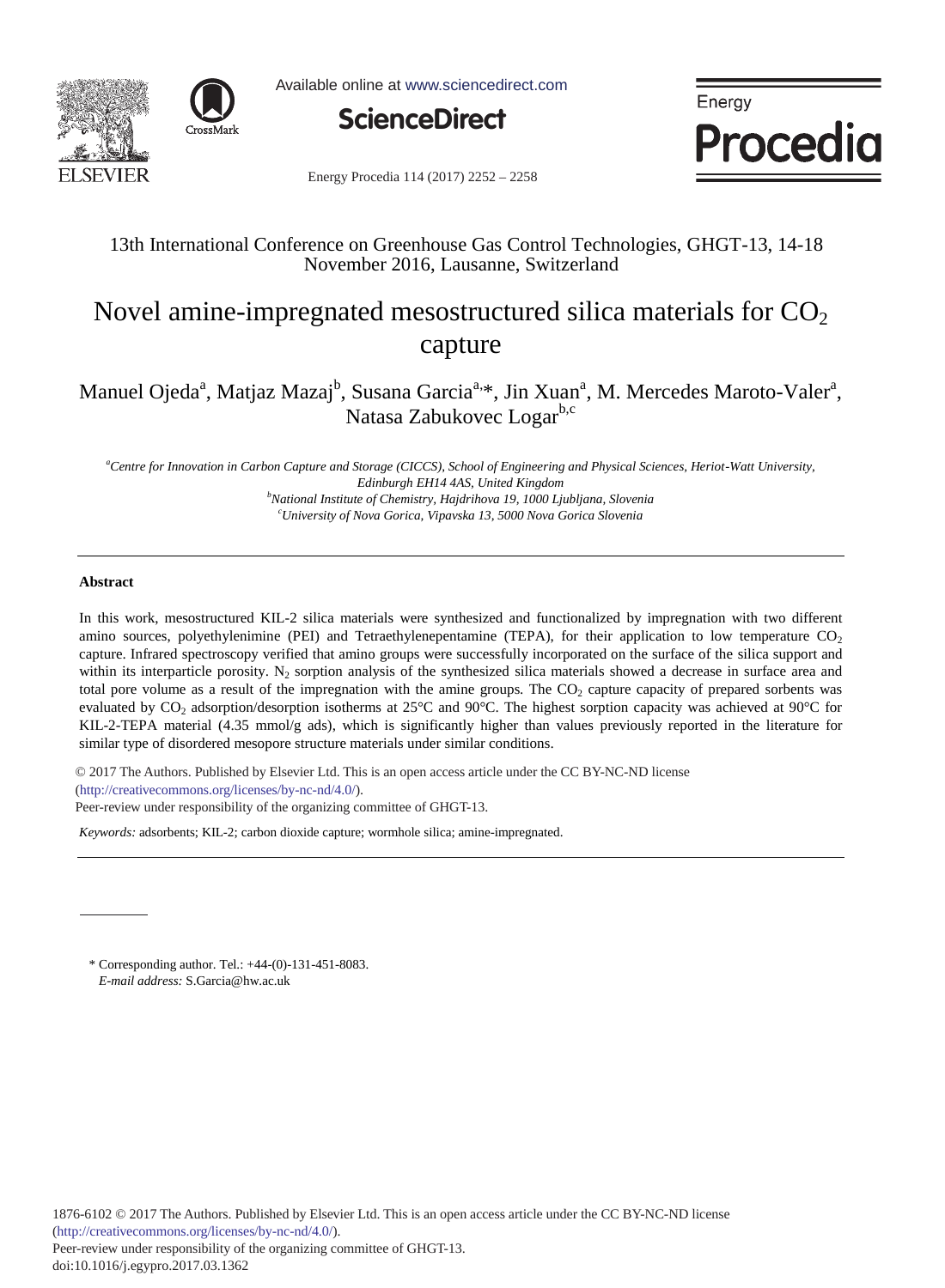## **1. Introduction**

One of the major concerns of most industrialised countries is climate change and global warming. As a result, new goals in order to reduce greenhouse emissions were established in the United Climate Change Conference, which was held in Paris in December 2015, pursuing efforts to limit the Earth's temperature increase to below 2°C. Anthropogenic generated  $CO<sub>2</sub>$  is considered one of the major greenhouse gasses responsible for global warming, primarily due to the combustion of fossil fuels for energy production, accounting for more than 65% of global  $CO<sub>2</sub>$ emissions.[1, 2] Hence, new technologies to produce clean energy as well as to reduce emissions from current energy production systems, mostly based in fossil fuels, need to be successfully developed and implemented. Therefore, significant efforts are underway to advance  $CO<sub>2</sub>$  capture and storage technologies (CCS) for the reduction of CO2 into the atmosphere.[3-5] Chemical absorption processes such as those based on aqueous amines have been used in large scale industries since the 1930s for  $CO<sub>2</sub>$  capture.[6] However, due to their high corrosion issues as well as the elevated regeneration costs, the utilisation of solid  $CO<sub>2</sub>$  adsorbents is considered a promising alternative for capturing  $CO<sub>2</sub>$ .[7, 8]

Solid adsorbents show attractive properties such as their potential utilisation at different temperatures, low energetic requirements for regeneration and large adsorption capacity.[9] Different porous materials have been widely described in literature for  $CO<sub>2</sub>$  capture (*e.g.* silica materials, carbonaceous materials, metal organic frameworks, amongst others).[10-14] Amongst them, mesoporous silica materials feature high surface area, thermal stability as well as large pore volume, which allow for amines group immobilisation, enhancing their  $CO<sub>2</sub>$  adsorption capacity at low temperatures.[15, 16] However, the pore volume decreases significantly after amine loadings ca. 50 wt% due to pore blockage which hinders  $CO<sub>2</sub>$  diffusion through the material, and therefore, limits the  $CO<sub>2</sub>$ interaction with inner amine groups, reducing the overall amine efficiency. In this regard, Son et al.[17] studied the behaviour of different mesoporous silica materials with different average pore size in the range of 2.8-6.5 nm after their amine functionalisation (polyethylenimine, -PEI- 50 wt%). The results showed that materials with higher pore size were more efficient in  $CO<sub>2</sub>$  adsorption. Moreover, the capture efficiency was reported to be higher in materials with a connected pores network which could facilitate the diffusion and contact between  $CO<sub>2</sub>$  and the impregnated amine. Accordingly, mesoporous materials with connected wormhole framework and large pore volume are gaining a great deal of attention in the recent years.[18-21]

Different mesostructured materials, such as titanium oxide,[22] γ-alumina,[23] as well as organic polymers[24] have shown notable uptake capacity. Jiao et al.[25] investigated the effect of the ordered hexagonal framework structure of SBA-15, and disordered 3D wormhole structure of MSU-J on  $CO<sub>2</sub>$  capture capacity. The results indicated that MSU-J showed better performance in  $CO<sub>2</sub>$  uptake than SBA-15, which could be due to the higher pore volume and surface area at the same amine loading. In the light of these recent developments, a new family of mesostructured silica materials, namely KIL-2, has been identified as potential candidate for  $CO<sub>2</sub>$  capture due to their wormhole pore structure as well as their large pore volume.[26] This material showed outstanding results in heterogeneous catalysis after its functionalisation with different metal nanoparticles.[27-29] However, to the best of the authors' knowledge the utilisation of KIL-2 as  $CO<sub>2</sub>$  adsorbent has not been reported before. Accordingly, in this work, low temperature adsorbents based on silica material KIL-2 with interparticle mesoporosity and high thermal stability were functionalised with two different amine sources by the impregnation method. Materials performance for  $CO<sub>2</sub>$  capture was then evaluated at different temperatures.

### **2. Materials and methods**

#### *2.1. KIL-2 synthesis*

Synthesis of mesostructured silica KIL-2 was carried out according to a two-step protocol, as previously reported.[26] Tetraethyl Ortosilicate (TEOS), triethanolamine (TEA) and tetraethylammonium hydroxide (20% TEAOH) were acquired from Sigma-Aldrich and used as received. A molar ratio of TEOS: 1, TEA: 0.5, TEAOH: 0.1 and H2O: 11 was used in the synthesis. Thus, the required mass of TEOS was mixed with TEA and stirred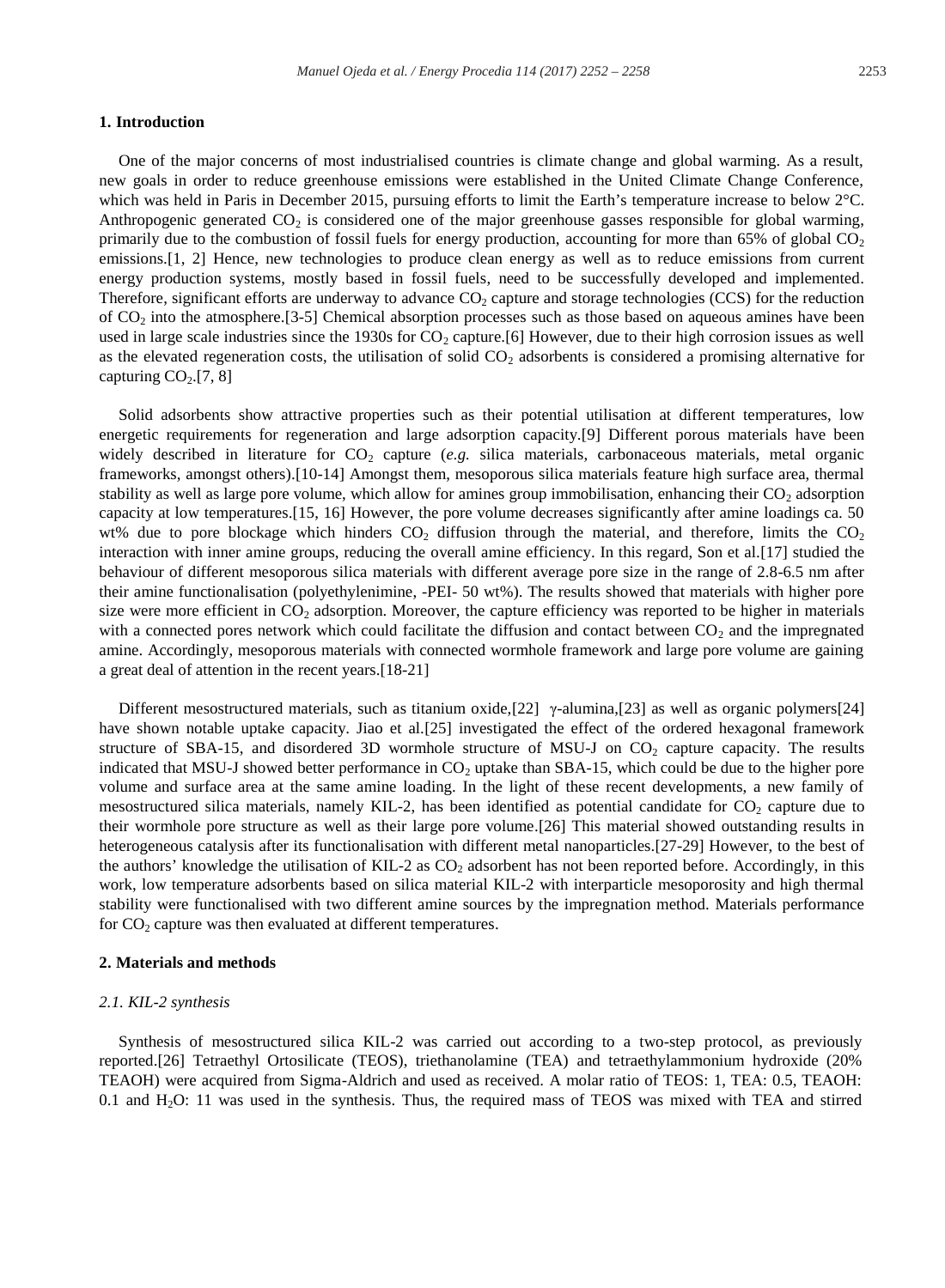during 30 min to obtain a homogeneous solution.  $H<sub>2</sub>0$  and TEAOH were then added to the mixture and stirred to obtain the homogeneous gel. Subsequently, the gel was dried in an oven at 50 °C overnight. In a second step, the dried gel was solvothermally treated in ethanol at 150 °C using a Teflon-lined stainless-steel autoclave during 48 h. The product was cooled down to room temperature and then filtered and washed with ethanol several times. The obtained yellowish powder was finally calcined at 600 °C for 10 h for template removal.

#### *2.2. Amino-impregnation of synthesized KIL-2 materials*

Amino-functionalisation of as-synthesized KIL-2 materials was carried out by a typical wetness impregnation method described elsewhere.[15] Two different amines were used: Polyethylenimine (PEI Mw=800, Sigma) and Tetraethylenepentamine (TEPA, Sigma). The amine source was mixed with methanol and stirred during 30 min. Then, KIL-2 was added to the solution in a theoretical weight ratio of 1:1 Amine/KIL-2 and stirred during 1 h. The mixture was then dried in an oven at 50 °C overnight to obtain the final amino-functionalised KIL-2 material. The synthesized materials were denoted as KIL-2-PEI and KIL-2-TEPA, indicating impregnation with PEI or TEPA, respectively.

#### 2.3. Materials characterization and evaluation of  $CO<sub>2</sub>$  capture capacity

Nitrogen isotherms were carried out using an automated gas adsorption analyser ASAP 2020 (Micromeritics, Instrument Co) at 77 K. Prior to the analysis, samples were degassed at 110 °C during 2 h. BET surface area was obtained from the adsorption branch in the relative pressure range between 0.05 and 0.3. Pore size distribution was calculated by BJH method. Infrared analysis was performed using an ATR Smart DuraSampIIR equipment, and measured over the range 4000-400 cm<sup>-1</sup>. To determine the  $CO_2$  capture capacity of amino-KIL-2 materials,  $CO_2$ adsorption-desorption isotherms were carried out at different temperatures (25 °C and 90 °C) and up to a bar with an IMI-HTP manometric sorption analyzer (Hiden Isochema, Inc.). The samples were outgassed at 110 °C overnight prior the measurements.

#### **3. Results and discussion**

Mesoporous silica materials KIL-2 with interparticle mesoporosity were synthesized by a two-step method, and subsequently impregnated using two different amine sources (PEI and TEPA) in a weight ratio of 1:1 amine:support. The textural parameters calculated from Nitrogen adsorption-desorption isotherms for KIL-2 materials are shown in Table 1.

| Sample        | <b>BET Surface</b><br>area $(m^2/g)$ | Total pore volume<br>$V_{\text{BJIH}}$ (cm <sup>3</sup> /g) | Average pore size<br>(nm) |
|---------------|--------------------------------------|-------------------------------------------------------------|---------------------------|
| $KII - 2$     | 702                                  | 1.61                                                        | 9.55                      |
| $KII - 2-PEI$ | 127                                  | 0.35                                                        | 9.10                      |
| KIL-2-TEPA    | 177                                  | 0.46                                                        | 8.47                      |

Table 1. Textural properties of KIL-2 materials.

The surface area of the material decreased after the amine impregnation as well as the pore volume (Table 1). Likewise, the average pore size in the amine-functionalized materials is lower when compared with the nonfunctionalized support. This is due to the incorporation of amine groups into the pore structure, which is in good agreement with previously reported data in literature.[15, 25]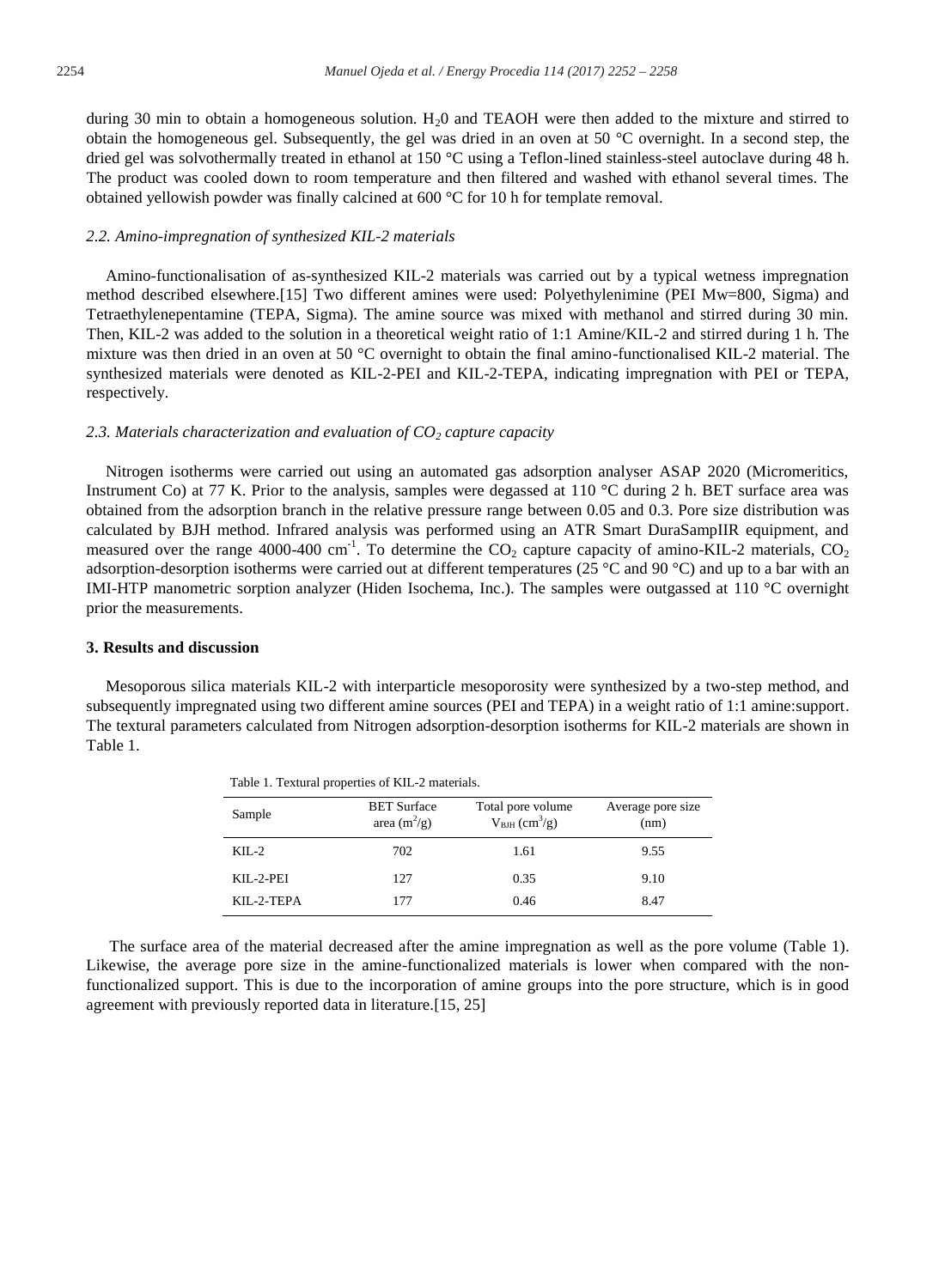The amino impregnation of KIL-2 material was confirmed by infrared spectroscopy (ATR). Figure 1 shows the acquired spectra of KIL-2-PEI and KIL-2-TEPA along with that of the initial mesoporous support. Different IR bands in the amino-impregnated materials at 3295 and 1597 cm<sup>-1</sup> (NH stretching and bending vibrations), as well as at 2985, 2949 and 1479 cm<sup>-1</sup> (CH stretching and bending vibrations from aliphatic carbon) indicate that KIL-2 has been successfully impregnated with the amino source.



Fig. 1. Infrared spectra of KIL-2 materials.

To determine the  $CO_2$  capture capacity of amino-KIL-2 materials,  $CO_2$  adsorption-desorption isotherms were carried out at 25°C and 90°C (Figure 2) and up to 1 bar of pressure. Table 2 shows the  $CO_2$  sorption capacities of amine-impregnated silica materials at 1 bar. Pristine KIL-2 material shows negligible CO<sub>2</sub> uptake regardless of the temperature of adsorption. On the other hand, the amino-modified silica matrices show significant enhancement of the CO2 capture capacity at the two studied temperatures. At 25°C both modified samples show a very steep uptake at low pressures (up to 50 mbar) and reach almost full saturation at 1 bar, showing a capacity of 2.19 mmol  $CO_{2}/g$ adsorbent and 3.37 mmol  $CO_2/g$  for KIL-2-PEI and KIL-2-TEPA, respectively.



Fig. 2.  $CO_2$  isotherms of KIL-2 materials: a) at  $25^{\circ}\text{C}$ ; b) 90 $^{\circ}\text{C}$ .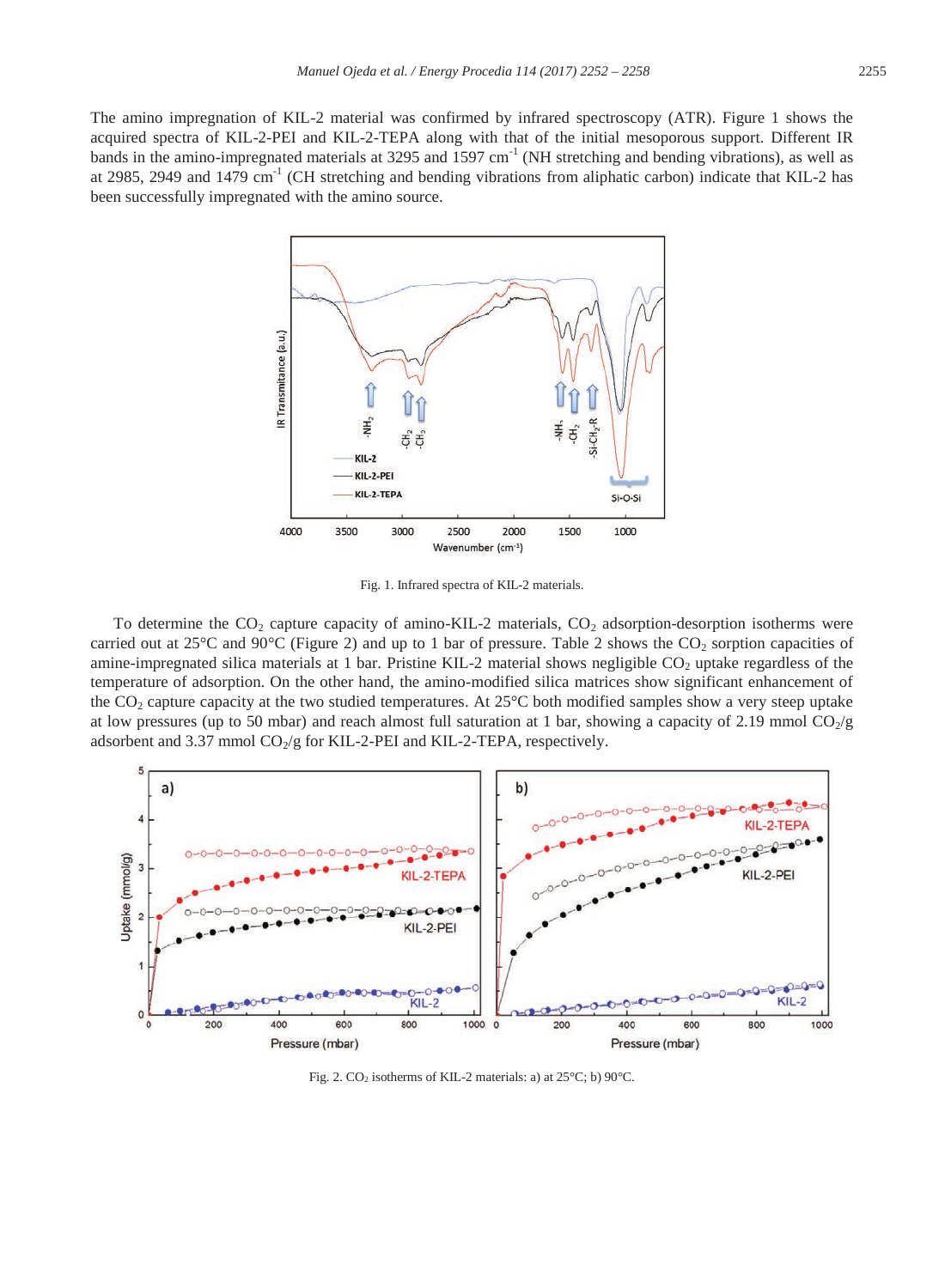The higher sorption capacity of KIL-2-TEPA sample can be related to the difference in the nitrogen content in the amino molecule utilized, which is higher in TEPA than in PEI.[30] Besides, PEI, which is bulkier than TEPA, can occupy more of the accessible pore volume, leading to lower specific surface area and lower CO<sub>2</sub> capture capacity.[31] At 90°C, sorption capacity is largely improved in both cases, with values at 1 bar of 3.59 and 4.35 mmol  $CO_2/g$  ads for KIL-2-PEI and KIL-2-TEPA, respectively. Moreover, these values are significantly higher than those previously reported in literature for disordered mesopore structure materials in similar conditions (Table 2).

| Sample          |     | Temperature $({}^{\circ}C)$ Amine content (wt.%) | Sorption capacity<br>(mmol $CO2/g$ ads) | Reference |
|-----------------|-----|--------------------------------------------------|-----------------------------------------|-----------|
| MSU-J-TEPA-50   | 25  | 50                                               | 3.73                                    | $[32]$    |
|                 | 85  |                                                  | 1.29                                    |           |
| MSU-J-PEI-50    | 30  | 50                                               | 2.04                                    | $[33]$    |
|                 | 100 |                                                  | 2.95                                    |           |
| HMS-PEI-50      | 30  | 50                                               | <br>2.27                                |           |
|                 | 100 |                                                  | 2.72                                    |           |
| 45-PEI/HMS      | 50  | 45                                               | 2.70                                    | [34]      |
|                 | 90  |                                                  | 2.91                                    |           |
| <b>MSU-TEPA</b> | 75  | 50                                               | 3.80                                    | [35]      |
| KIL-2-PEI       | 25  | 50                                               | 2.19                                    |           |
|                 | 90  |                                                  | 3.60                                    | This work |
| KIL-2-TEPA      | 25  | 50                                               | 3.37                                    |           |
|                 | 90  |                                                  | 4.35                                    |           |

Table 2.  $CO<sub>2</sub>$  sorption capacities of amine-impregnated silica materials at 1 bar.

Improved sorption capacities of KIL-2-TEPA and KIL-2-PEI at higher temperature may be assigned to higher diffusion rate of  $CO_2$  through the pore structure of the sorbent. KIL-2-TEPA shows a better adsorption capacity, which could be due to the lower viscosity of TEPA compared to PEI.[31] This fact along with a higher pore volume after impregnation (0.46 cm<sup>3</sup>/g) could facilitate the diffusion and contact between  $CO_2$  and the amine groups localized in the pore structure.[17]

#### **4. Conclusions**

A mesoporous silica matrix material, KIL-2, was modified with polyethylenimine (PEI) and tetraethylenepentamine (TEPA) and it was evaluated for capturing  $CO<sub>2</sub>$  at low temperatures (up to 90°C). The successful impregnation of both poly-functional amino-precursors was confirmed by  $N_2$  sorption analysis and FT-IR spectroscopy. Both amino-modified samples showed significant improvement of  $CO_2$  sorption capacity at  $25^{\circ}$ C when compared with the non-modified silica support, with strong binding of  $CO_2$  with NH<sub>2</sub> groups. The  $CO_2$  capture capacity, which seems to be strongly dependent on the size of the amino-precursors, can be further enhanced at higher temperatures. An uptake of 4.35 mmol of  $CO<sub>2</sub>$  per gram of adsorbent at 1 bar and 90 $^{\circ}$ C for the KIL-2-TEPA sample indicates that the modification of foam-like silica matrix with poly-functional amines leads to the design of very efficient adsorbents for  $CO<sub>2</sub>$  capture.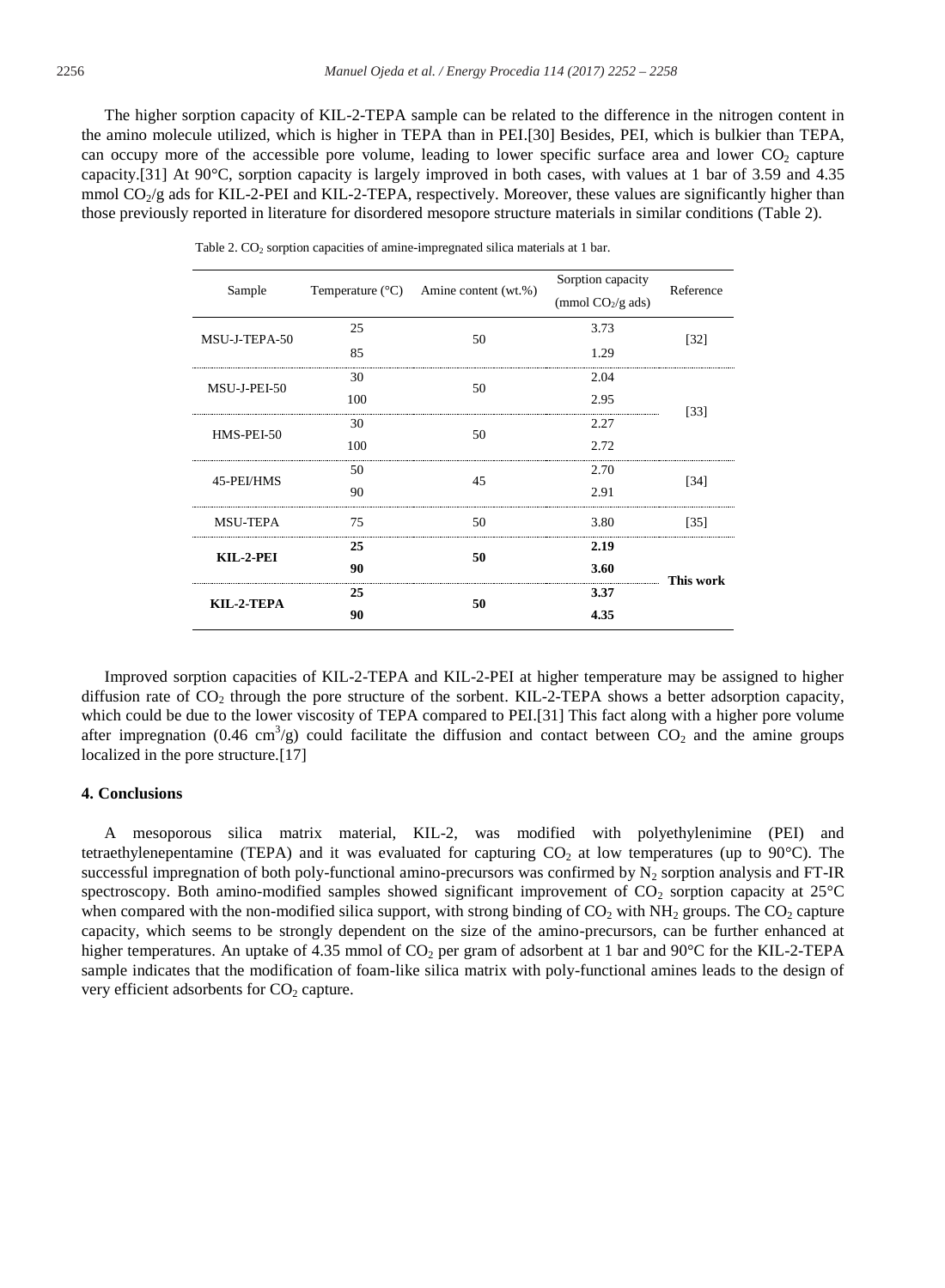#### **Acknowledgements**

Manuel Ojeda gratefully acknowledges the Royal Society of Edinburgh for the concession of an International Exchange Programme Award. The financial support of the Centre for Innovation in Carbon Capture and Storage (CICCS) at Heriot-Watt University and Research program P1-0021 Nanoporous materials from Slovenian Research Agency is also gratefully acknowledged.

#### **References**

[1] M. Mikkelsen, M. Jorgensen, F.C. Krebs, The teraton challenge. A review of fixation and transformation of carbon dioxide, Energy Environ. Sci., 3 (2010) 43-81.

[2] IPCC, Climate Change 2014: Mitigation of Climate Change, Cambridge University Press, Cambridge, UK and New York, NY, USA, 2015.

[3] M.M. Maroto-Valer, Z. Tang, Y. Zhang, CO2 capture by activated and impregnated anthracites, Fuel Proces. Technol., 86 (2005) 1487-1502. [4] D.Y.C. Leung, G. Caramanna, M.M. Maroto-Valer, An overview of current status of carbon dioxide capture and storage technologies, Renew. Sust. Energ. Rev., 39 (2014) 426-443.

[5] A. Sanna, M.M. Maroto-Valer, CO2 Capture at High Temperature Using Fly Ash-Derived Sodium Silicates, Ind. Eng. Chem. Res., 55 (2016) 4080-4088.

[6] G.T. Rochelle, Amine Scrubbing for CO2 Capture, Science, 325 (2009) 1652-1654.

[7] M.G. Plaza, S. García, F. Rubiera, J.J. Pis, C. Pevida, Post-combustion CO2 capture with a commercial activated carbon: Comparison of different regeneration strategies, Chem. Eng. J., 163 (2010) 41-47.

[8] A. Samanta, A. Zhao, G.K.H. Shimizu, P. Sarkar, R. Gupta, Post-Combustion CO2 Capture Using Solid Sorbents: A Review, Ind. Eng. Chem. Res., 51 (2012) 1438-1463.

[9] J. Wang, L. Huang, R. Yang, Z. Zhang, J. Wu, Y. Gao, Q. Wang, D. O'Hare, Z. Zhong, Recent advances in solid sorbents for CO2 capture and new development trends, Energy Environ. Sci., 7 (2014) 3478-3518.

[10] J.C. Fisher, M. Gray, Cyclic Stability Testing of Aminated-Silica Solid Sorbent for Post-Combustion CO2 Capture, ChemSusChem, 8 (2015) 452-455.

[11] W.M. Verdegaal, K. Wang, J.P. Sculley, M. Wriedt, H.-C. Zhou, Evaluation of Metal-Organic Frameworks and Porous Polymer Networks for CO2-Capture Applications, ChemSusChem, 9 (2016) 636-643.

[12] T.H. Nguyen, S. Kim, M. Yoon, T.-H. Bae, Hierarchical Zeolites with Amine-Functionalized Mesoporous Domains for Carbon Dioxide Capture, ChemSusChem, 9 (2016) 455-461.

[13] H.M. Coromina, D.A. Walsh, R. Mokaya, Biomass-derived activated carbon with simultaneously enhanced CO2 uptake for both pre and post combustion capture applications, J. Mater. CHem. A, 4 (2016) 280-289.

[14] J. Gale, C. Hendriks, W. Turkenberg, C.F. Martín, S. García, J.J. Pis, F. Rubiera, C. Pevida, 10th International Conference on Greenhouse Gas Control TechnologiesDoped phenol-formaldehyde resins as precursors for precombustion CO2 capture adsorbents, Energy Procedia, 4 (2011) 1222-1227.

[15] E.S. Sanz-Pérez, A. Arencibia, R. Sanz, G. Calleja, New developments on carbon dioxide capture using amine-impregnated silicas, Adsorption, 22 (2015) 609-619.

[16] H. Lee, C.T. Yavuz, Increasing mesoporosity by a silica hard template in a covalent organic polymer for enhanced amine loading and CO2 capture capacity, Micropor. Mesopor. Mater., 229 (2016) 44-50.

[17] W.-J. Son, J.-S. Choi, W.-S. Ahn, Adsorptive removal of carbon dioxide using polyethyleneimine-loaded mesoporous silica materials, Micropor. Mesopor. Mater., 113 (2008) 31-40.

[18] H. Yang, Y. Yuan, S.C.E. Tsang, Nitrogen-enriched carbonaceous materials with hierarchical micro-mesopore structures for efficient CO2 capture, Chem. Eng. J., 185–186 (2012) 374-379.

[19] C. Chen, W.-S. Ahn, CO2 capture using mesoporous alumina prepared by a sol–gel process, Chem. Eng. J., 166 (2011) 646-651.

[20] L. Ma, R. Bai, G. Hu, R. Chen, X. Hu, W. Dai, H.F.M. Dacosta, M. Fan, Capturing CO2 with Amine-Impregnated Titanium Oxides, Energy Fuels, 27 (2013) 5433-5439.

[21] K. Huang, F. Liu, S. Dai, Solvothermal synthesis of hierarchically nanoporous organic polymers with tunable nitrogen functionality for highly selective capture of CO2, J. Mater. Chem. A, (2016).

[22] X. Feng, G. Hu, X. Hu, G. Xie, Y. Xie, J. Lu, M. Luo, Tetraethylenepentamine-Modified Siliceous Mesocellular Foam (MCF) for CO2 Capture, Ind. Eng. Chem. Res., 52 (2013) 4221-4228.

[23] W. Chaikittisilp, H.-J. Kim, C.W. Jones, Mesoporous Alumina-Supported Amines as Potential Steam-Stable Adsorbents for Capturing CO2 from Simulated Flue Gas and Ambient Air, Energy Fuels, 25 (2011) 5528-5537.

[24] S. Makhseed, J. Samuel, Microporous organic polymers incorporating dicarboximide units for H2 storage and remarkable CO2 capture, J. Mater. Chem. A 1(2013) 13004-13010.

[25] J. Jiao, J. Cao, Y. Xia, L. Zhao, Improvement of adsorbent materials for CO2 capture by amine functionalized mesoporous silica with wormhole framework structure, Chem. Eng. J., 306 (2016) 9-16.

[26] N.N. Tušar, A. Ristić, G. Mali, M. Mazaj, I. Arčon, D. Arčon, V. Kaučič, N.Z. Logar, MnOx Nanoparticles Supported on a New Mesostructured Silicate with Textural Porosity, Chem. Eur. J., 16 (2010) 5783-5793.

[27] N.N. Tušar, D. Maučec, M. Rangus, I. Arčon, M. Mazaj, M. Cotman, A. Pintar, V. Kaučič, Manganese Functionalized Silicate Nanoparticles as a Fenton-Type Catalyst for Water Purification by Advanced Oxidation Processes (AOP), Adv. Funct. Mater., 22 (2012) 820-826.

[28] M. Tasbihi, U. Lavrenčič Štangar, U. Černigoj, J. Jirkovsky, S. Bakardjieva, N. Novak Tušar, Photocatalytic oxidation of gaseous toluene on titania/mesoporous silica powders in a fluidized-bed reactor, Catal. Today, 161 (2011) 181-188.